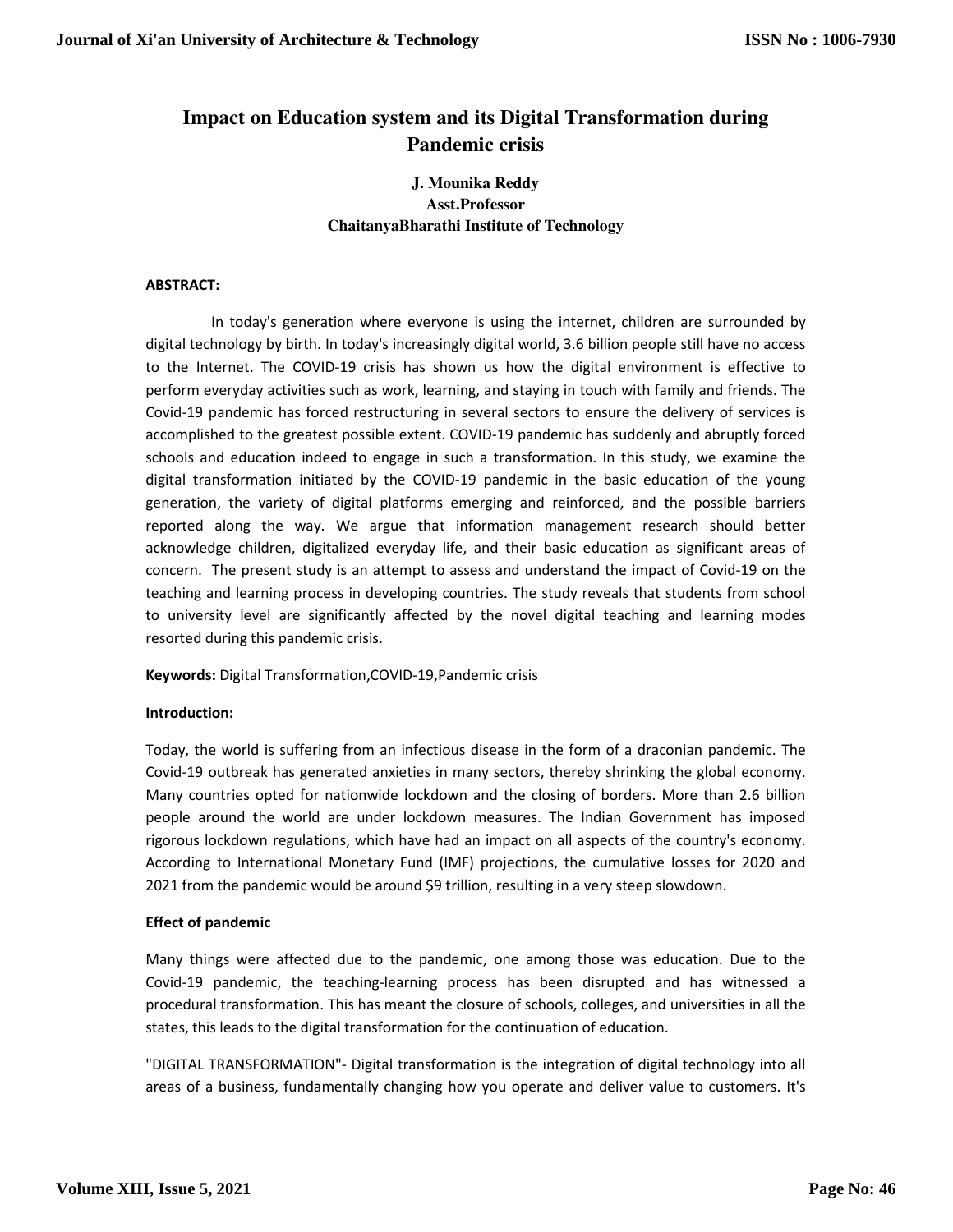also a cultural change that requires organizations to continually challenge the status quo, experiment, and get comfortable with failure.

 There are a total of 1.3 billion populations in India, 15 lakhs schools, 900 + universities, 330 million students; in that many people are below the poverty line not having laptop and internet connection.

As from the survey we can see there were very fewer people who had internet and pc available so when the pandemic hit and the decision of continuing education through digital modes like google meet, zoom, etc. was taken many people faced issues.

The challenges faced by the students during the pandemic situation were enormous both for the students and teachers from pre-primary to Post graduate students. Due to pandemic, children are forced to use the mobile phones and laptops for a long time and which is to be avoided before the pandemic. No proper internet facilities in all the locations like rural, urban and metropolitan cities. People are forced to opt for internet facilities to make sure that up to certain extent the loss of losing studies can be managed. By this up to certain extent the government came across with so many initiatives so that the student should not lose hope in education.

### **The Initiatives taken by the government to overcome the Educational issues:**

**DIKSHA (Digital Infrastructure for Knowledge Sharing):** DIKSHA is the national platform for school education available for all states and the central government for grades 1 to 12. It can be accessed through a web-portal and mobile application. It provides access to a large number of curriculums linked to e-content through several use cases and solutions such as QR-coded Energized Textbooks (ETBs), courses for teachers, quizzes, and others. It is the **'one nation; one digital platform'** for school education.

In April 2020,**VidyaDaan** was launched as a national content contribution program that leverages the DIKSHA platform and tools to seek and allow contribution/donation of e-learning resources for school education by educational bodies, private bodies, and individual experts.SwayamPrabha DTH channels are meant to support and reach those who do not have access to the internet. Totally 32 channels are used to telecast high-quality educational programs.

**Swayam MOOCs for open schools and pre-service education**: Online MOOC courses relating to NIOS (grades 9 to 12 of open schooling) are uploaded on the SWAYAM portal; around 92 courses have started and 1.5 crore students are enrolled. Students and teachers can access all the course modules – text, videos, and assessment questions, etc. through SWAYAM.

**Extensive use of Radio, Community Radio, and Podcasts:**Radio broadcasting is being used for children in remote areas who are not online. A Podcast called **ShikshaVani** is being effectively used by learners of grades 9 to12. It contains over 430 pieces of audio content for all subjects of grades 1 to 12.One DTH channel is being operated specifically for hearing impaired students in sign language. For visually and hearing impaired students, study material has been developed in Digitally Accessible Information System (DAISY) and sign language; both are available on the NIOS website/ YouTube.

**E-textbooks**: The e-textbooks can be accessed using the **e-Pathshala** web portal and mobile app (Android, IOS, Windows). More than 600 digital books including 377 e-textbooks (grades 1 to 12) and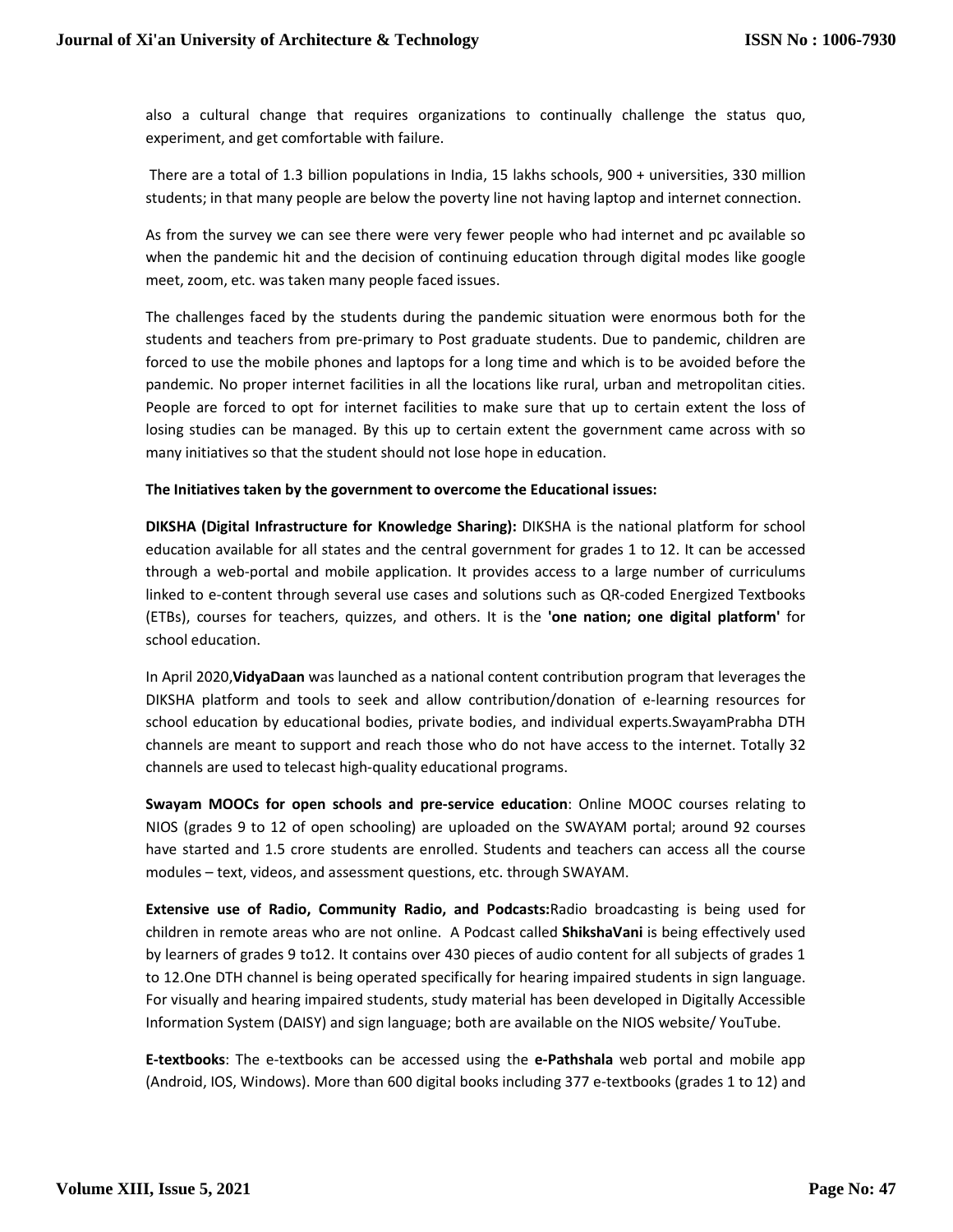3,500 pieces of audio and video content of NCERT are available in the public domain in various languages (Hindi, English, Sanskrit, and Urdu).

**National Repository of Open Educational Resources (NROER):**NROER is an open storehouse of econtent. Nearly 17,500 pieces of e-content are available for all grades for various school subjects.

**Rationalization of Syllabus for Summative Examinations:**CBSE has reduced the syllabi only for examinations to the extent of thirty percent. This has been done given change in the mode of conduct of classroom transaction which is new both for parents and teachers.

To mitigate the effect of covid-19, the Department of School Education and Literacy has allocated Rs. 818.17 crore to promote online learning through digital initiatives, Rs. 267.86 crore for online teacher training to ensure continuous professional development of teachers.

Internet access under the BHARAT NET scheme has been made available to Government institutions and to improve internet connectivity in rural areas. The CSC e-Governance Services India Ltd (CSC-SPV) of the Ministry of Electronics and Information Technology (MEITY) has been assigned the task of providing Fibre to the Home (FTTH) connectivity to the Government Institutions, including schools. This project is for providing Internet connection to Government schools in respective Gram Panchayats. The state-wise status of digital access in schools is at Annexure.

**Deepening digital dividesamong children and families:**In the City of Oulu, Finland, according to the educational administration, some students, who have difficulties concentrating in a normal classroom, for instance, because of noise, benefitted from the distance teaching. These pupils succeed better when they were able to study in their own quiet space without distractions. According to the fifth-grade teacher, many pupils liked independent studying that distant schooling provided. These pupils were able to schedule their school day and follow their own pace. It was also possible for a pupil to concentrate more on personally interesting topics and get more challenging tasks if own performance was higher than average. These pupils succeeded well and enjoyed personalized learning opportunities.

The teacher claims that technology was not a problem or a barrier for any of the pupils. The school borrowed equipment, for example, laptops, for those who did not have them at home. However, skills might have been a bit of a barrier for some in the beginning. It took some time at first to start to use the online platforms, but those challenges were overcome and the teacher said that "I don't know that anybody would have had a problem due to equipment or technology that they wouldn't have been able to participate because of that."

The biggest challenges were with those pupils who needed enhanced support from a teacher, mainly for activity control, and did not have adults at home help. These pupils had difficulties for example in waking up and some had too many stimuli at home, making concentrating to live lessons difficult. The special needs teacher helped these children by waking them up by phone calls and guided them to live video sessions and sometimes helped in tasks using video connections. There were also some problematic attitudes among pupils. The digital assignments compared to physical and tangible ones appeared to be less important (and real) for some students. Some pupils appeared to think that "it is not that serious if I don't return that assignment" and the attitude seemed to be like "who cares".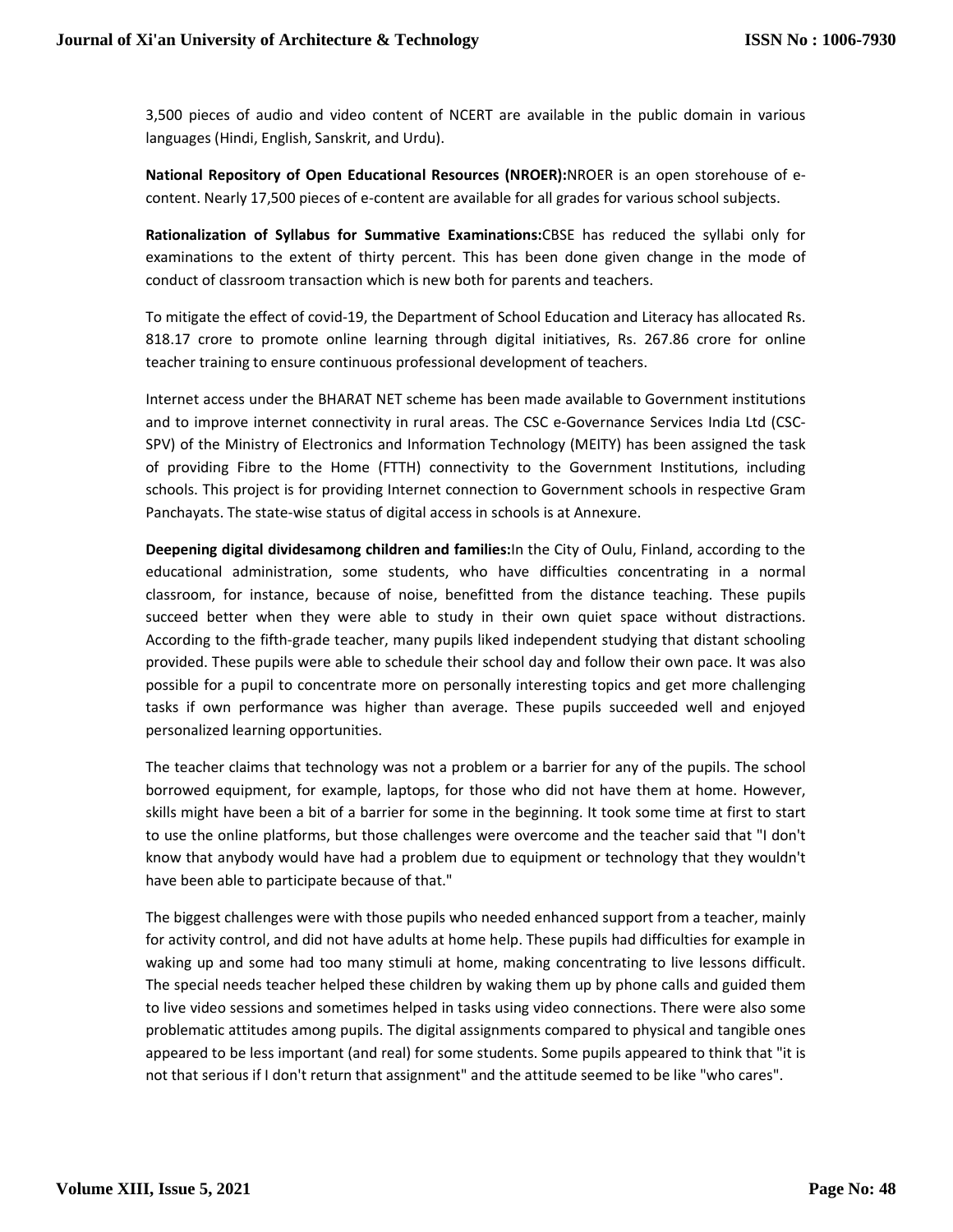In India in the context of special education, both educators mentioned that some students, who were able to get into a new home-schooling routine, were doing well. Of course, getting into a routine required the efforts of many different stakeholders. The parents had to ensure that the child wakes up on time, freshens-up, and has breakfast before the scheduled online session. They had to ensure that all the materials are available and set up in front of the student. Further, they had to motivate their child to sit at a table and look at the educators on the laptop screen and follow the educator's instructions. For the students, there can be many distractions in the home environment they have to ignore. However, many students were delighted to interact with their teachers after several weeks of no contact. Online schooling did not start right away after the lockdown but several weeks later because initially the lockdown was put in place for only 2 weeks and was expected to be lifted. Only after it was extended did most schools come up with an online schooling plan. Parents and students, who were able to follow routines, did well even in the lockdown.

As expected, not all children could attend online sessions due to a multitude of reasons. Children in public schools usually belong to low socio-economic backgrounds, where they may not have access to a laptop or computer at home. Many parents or older siblings might have personal smartphones, which then they have to lend to younger children for them to attend online classes. Thus, there is a dependency on someone else in the family to connect, and for the phone to be available. Children might not be tech-savvy or tech-inclined for online classes. There is also a lot of dependency on parents or other older family members – to set up and connect, to provide devices, time, and attention, and to schedule and arrange the session with the educators. Not all parents are alike in their motivation, inclination, competence, and efforts towards their child's schooling. Even before the pandemic, during regular schooling, some parents were more proactive than others towards their child's learning and development. There can be many reasons for these attitudes, including own competence, technical abilities, access to resources, level of education, other children or older family members who also require attention/time/effort, socio-cultural norms and traditions (e.g., concerning traditional gender roles), and more. The educators empathized with the situations that could be affecting many of the parents – including loss of employment or business, working remotely from home all the time, and fear or depression due to the pandemic.

#### **Among teachers:**

In Finland, according to the representative of educational administration, the teachers have been flourishing during the pandemic. Assignments for the pupils have been versatile and digital solutions have been used in numerous ways. Digital technology has been utilized in different subjects including arts, crafts, and physical exercise. The teacher also reports on positive experiences. The pandemic has given valuable experiences for the teacher which she will or would like to apply in normal classroom teaching in the future. One of them is using online platforms for having exams. Different online platforms offer also useful places for studying and preparing for exams. Also, for motivated pupils, the internet offers unlimited resources for different subjects. The teacher thinks she will utilize these resources in future teaching, too. As online teaching was a success for many of the pupils, the teacher would like to see a possibility to allow distant teaching days or periods for the students who benefit from and enjoy them in the future.

However, some teachers report that for the teachers, the distance teaching period was very laborious. For instance, planning a single lesson took much more time compared to normal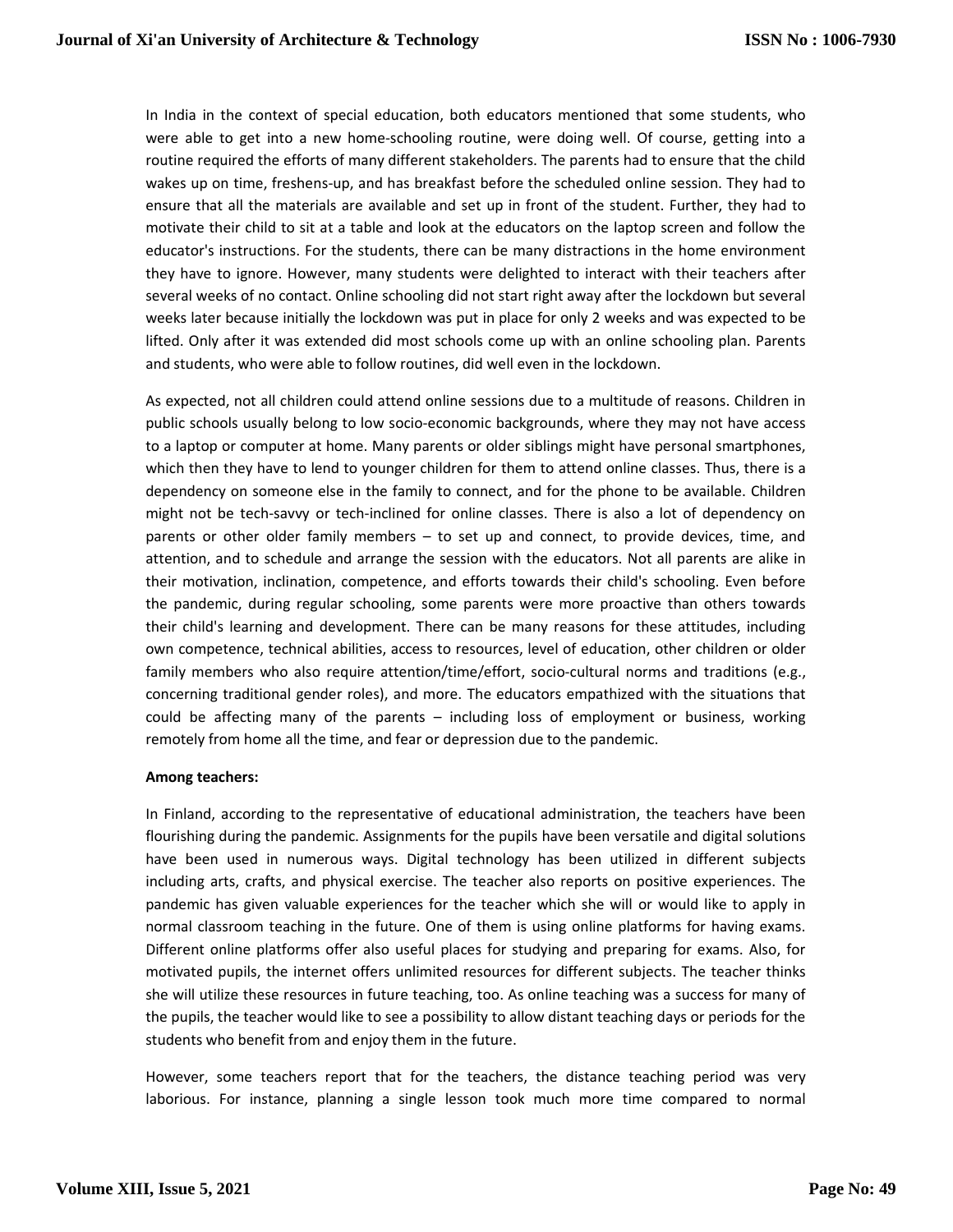classroom teaching. Also, differentiation of teaching, how to make personalized assignments to pupils in different levels, was more challenging and time-consuming. During online teaching, it was difficult to write very specific and comprehensive textual instructions in advance for pupils doing the tasks at home by themselves. Compared to face to face teaching, the teacher could not be there for help, and advise when needed, where needed. In distant teaching, the teacher has to be able to foresee what will be the challenges for the pupils and how to overcome them.

In India, for educators both in public and private settings, several of their students were not reachable or available. Many students from the public school had gone back to their villages when the lockdown started as their parents were daily wage labourers who were out of work when the lockdown started, and factories and constructions closed. These students were not contactable by the educator. Several other students, who could be contacted, did not have access to devices or an adult family member to help them with the online schooling. At the private school, there were a handful of students whose parents did not want them to attend the online classes, possibly because they were too busy and had many own issues to address due to the lockdown (employment or businesses being shutdown). Both educators were worried about children whom they could not contact or connect with during the lockdown. They mentioned that some children, without continuous interventions and support from the educators and school, could unlearn many things and that educators will have a tough task, when schools finally do open, to get the children back on track.

Both educators mentioned the challenges in going online within a few days (after it was decided). They had to set up new routines for themselves, negotiate times with students and parents for online sessions, create weekly or biweekly lesson plans for each student, and assess and evaluate daily or weekly. However, after the initial work and getting used to it, the educators became comfortable with this new routine. For one of the educators, they had to learn how to use a computer, how to set up and use Zoom, and how to conduct sessions online, all within a week. The public-school educator was able to continue her work with the smartphone and tablets. One challenge both educators faced was the lack of resources at the students' houses – flashcards, puzzles, building blocks, water-colour paints, all kinds of physical and tangible resources that they use daily at the school. There was also no way to send these items to them or for parents to buy them during the lockdown as most of such stores were closed. Educators were tasked with coming up with creative and innovative solutions. Overall, the educators who work with children with special needs, and teachers overall, are displaying remarkable resilience and perseverance, when it comes to the learning and wellbeing of their students during this pandemic. The biggest burden they felt was yet to come – restarting with the basics with children who were being left behind.

#### **Recommended tasks to be practiced:**

Initiatives should be implemented to design effective educational practices which seem desirable for the capacity-building of all the learners. To cope with such crises, academic administrators should rely more on distance learning programs and explore the usage of modern applications. Compared to book-based studies in physical mode, e-books are preferred which also minimizes the weight of school bags on feeble shoulders. It is also important to consider that scaling-up of digitization in pedagogy should not affect the student's learning outcomes. This is the best time for schools, colleges, and universities to prepare a blueprint for upgrading technology usage in the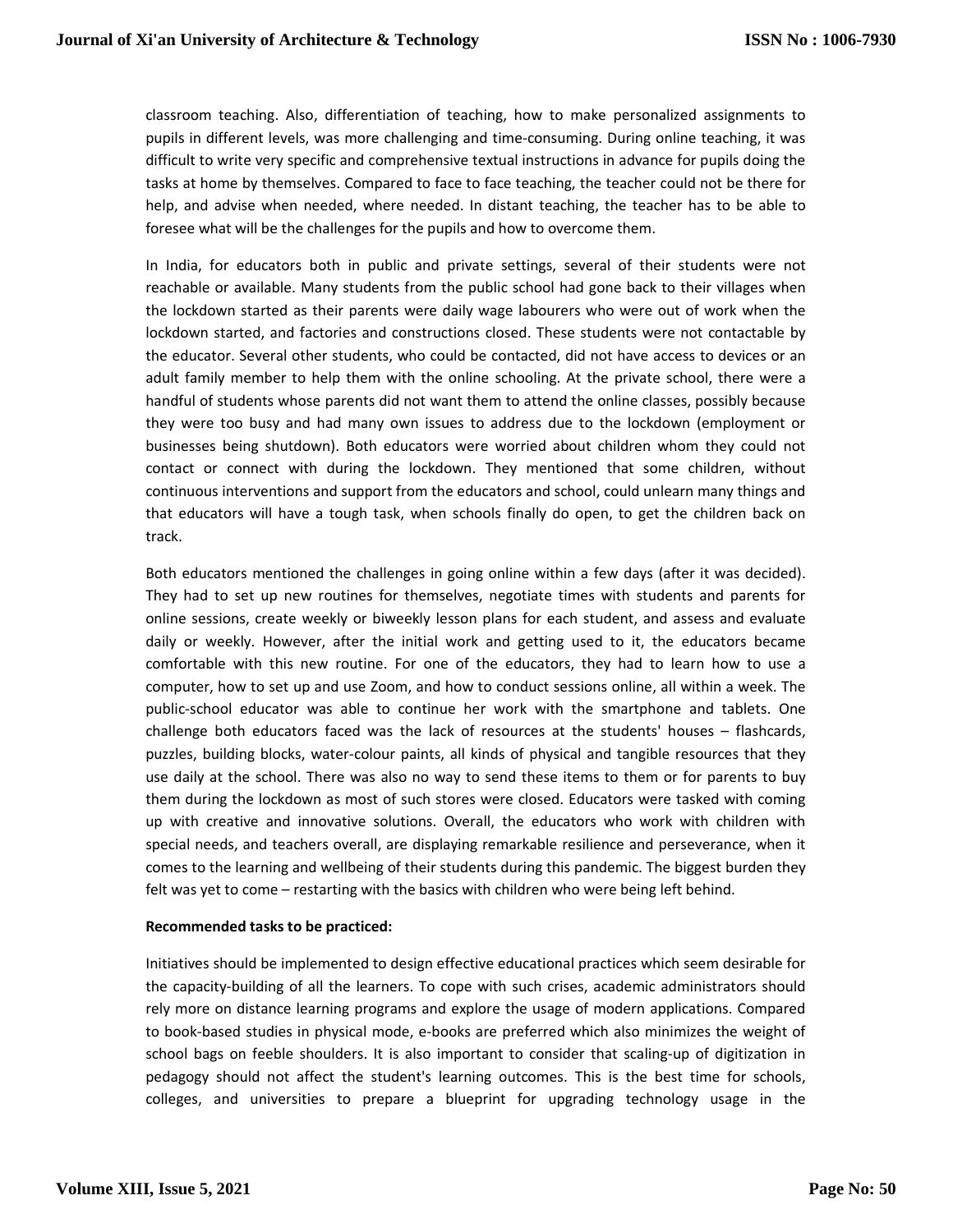teaching-learning process. All higher education institutes must collectively help the government to formulate the necessary policy interventions for a short-term and long-term plan to upgrade and update the technology-based learning platform accordingly.

Initiatives should be taken to render human touch in online classes too, which requires intense interaction in the teaching method with enormous engagement in the learning process. In online teaching, teachers are neither service providers nor techno managers trying to complete the official syllabus. Thus, e-learning should imply teaching-learning beyond the academic official syllabus.

Initiatives should be undertaken by the government to increase its spending on primary and higher education for improvement in infrastructure and technology implementation. During the pandemic situation, students may be adjusting to online classes and such classes must be continued with some interventions. The government must develop certain rules and guidelines wherein certain online activity sessions can be made mandatory along with regular lecture sessions during the post-pandemic period.

Initiatives need to be adopted to train teachers and make them well acquainted with the online teaching platforms so that they can inspire the interest of their students for the online class mode as this seems to be the best learning process during this current pandemic period.

Initiatives should be adopted by governing bodies to open study centres to help students who have limited accessibility at home to online learning. It has to be ensured that no student is left out of its ambit. The government should make massive investments to provide internet accessibility to a broader section of students in society to ensure that e-based learning is successful in this critical juncture.

Initiatives should be adopted to ensure the channels for those cable TV operators through which online classes are being broadcasted. Furthermore, teaching hours via television sets need to be extended, but before implementing this measure, the government should ensure that all students have access to a television set for viewing and listening to their classes. Initiatives should also be adopted to avoid the missing of classes, by making the lectures available on YouTube and Facebook.

Initiatives should be adopted for the donation of used television sets and tablets to students whose families are not in a position to purchase these, to access online learning facilities. The government may distribute tablets or laptops at a subsidized price to all the students of government-aided schools and colleges to train them to be more tech-savvy in attending online classes.

### **Conclusion:**

Digital transformation was necessary for education due to Covid that transformation was built soon there are many more initiatives to be taken to improve digital transformation. The initiatives taken by the government helped students to meet their educational requirements.

### **References:**

1.Wang, Y. How will COVID-19 Impact Global Education? Available online: http://www.chinadaily.com.cn/a/ 202003/17/WS5e7045e9a31012821727fb8b.html (accessed on 27 July 2020).